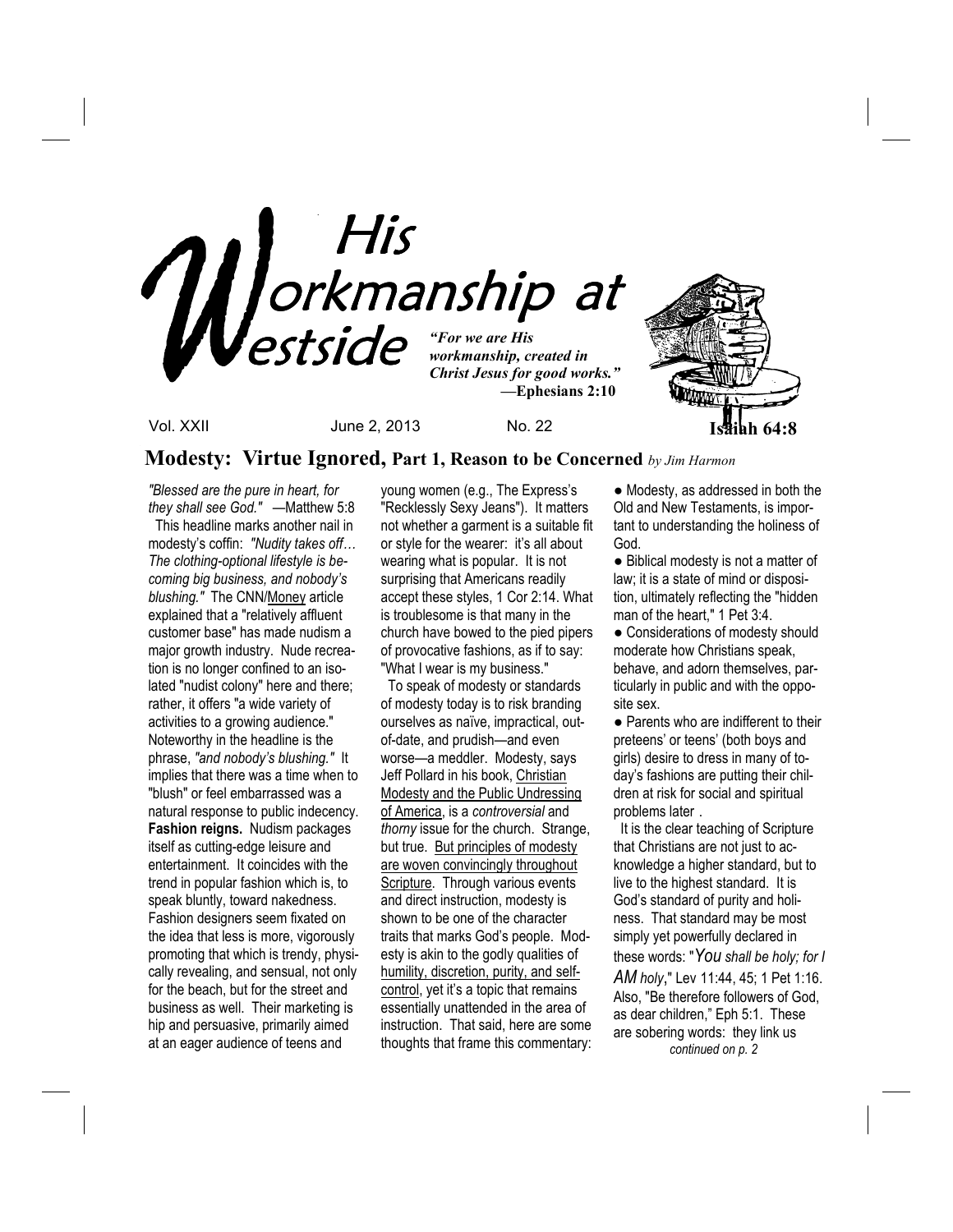**""Because you say, 'I am rich, have become wealthy, and have need of nothing'—and do not know that you are wretched, miserable, poor, blind, and naked—I counsel you to buy from Me gold refined in the fire, that you may be rich; and white garments, that you may be clothed, that the shame of your nakedness may not be revealed..." —Revelation 3:17-18** 

uniquely to God and obviously bear serious, Biblical significance.

 Simply explained, God's call is that Christians are to be different—distinguishable from the popular culture in how they think and conduct themselves, Mt 5:16. They are individually and corporately to be a *"peculiar people"* who belong exclusively to God, Tit 2:14; 1 Pet 2:9. This truth emerges in the earliest pages of Genesis, which proclaim God's righteous standards and His gracious limits to our liberty. Christians are to regard themselves as *"strangers and pilgrims,"* 1 Pet 2:11, not loving the world nor the things in the world, 1 Jn 2:15. In the sense of Rm 12:1-2, Christians are to be non-conformists, not just a subculture on cruise control, but a counterculture that by nearly every measure "marches to the beat of a different drummer"— the Lord Jesus Christ. **A small word with a big meaning.**  In our fast-moving, transient society, people often never get connected with important, foundational history. The mid-16<sup>th</sup> century view of modesty, defined by its parts, gives a helpful perspective: "1. humility: unwillingness to draw attention to your own achievements or abilities. 2. sexual reserve: reserve about nudity or sexual matters, especially a preference for clothes that keep much of the body covered. 3. shyness: lack of forwardness when speaking to others or stating opinions, and the tendency to be reticent or withdrawing in company. 4. simplicity: lack of grandeur or ostentation. 5. moderation: moderation in size, scale, or extent."

 A modern dictionary defines the word "modesty" similarly: "1. Placing a moderate or low estimate on one's own merits; not forward or boastful. 2. Evincing, or arising from, lack of boldness, presumption, display, etc.; moderate, unpretentious. 3. Observing the proprieties of sex; chaste; decent. Formal definitions of modesty have remained relatively unchanged. In terms of practical application, the concept has substantially left the public mind. As recent as the early 1900s, modesty was taken seriously and was at the heart of the Biblical concept of "decent" clothing. The first swimsuits for women, for example, consisted of bloomers and black stockings, loosely covering the woman from her neck to her ankles. Styles changed, but a woman's figure was still concealed through the 1800s. When the bikini hit the market in the 1960s, it was apparent that the practice of modesty had been reduced to having the private parts covered. And so it is today. **Clothes came in with sin.** While some see a concern for modesty as "just another wave of legalism slapping upon the shores of Christian [sic] liberty," the truth is that the necessity and practicality of modesty rests firmly in God—His nature, His grace, and His will. It is first evident in God's response to a disgraced Adam and Eve in the garden. When the first couple recognized that they were naked, they *"were afraid"* and *"hid themselves from the presence of the Lord God,"* Gen 3:7-10. In a moment, the naturalness and beauty of their original state became sinful, shameful nakedness. Guilt, shame, and disgrace entered human history.

 It is instructive that Adam and Eve's attempt to cover themselves by sewing fig leaves together was not sufficient. But God was gracious; He covered them, providing *coats* of skin, Gen. 3:21. Contrary to the popular

illustrations of Adam and Eve with their fig leaves, God's covering was not a loin skin for Adam and a fur bikini for Eve. Rather, the Greek word for the garments is *kuttoneth,* understood to mean a tunic, coat, or dress —essentially full body covering. Matthew Henry, 17<sup>th</sup> century commentator, explained: *"[See] God's care for our first parents, notwithstanding their sin. Like a tender father, He provides coats of skins... Clothes came in with sin. Little reason have we to be proud of our clothes, which are but the badges of our shame. When God made clothes for our first parents, he made them warm and strong, but coarse and very plain; not robes of scarlet, but coats of skin. The beasts whose skins they were must be slain, slain before their eyes, to show them what death is, and that they may see that they themselves were mortal and dying. Thus the first thing that died [was a sacrifice to cover our sins.]"* 

 While there are important exceptions, *nakedness* in the Old Testament often suggests weakness, need, shame, and humiliation, Deut.28:48; Job 1:21; 24:10; Is 58:7; Ezek 23:28- 29; Mic 1:11; 2 Cor 5:1-4. The first experience of guilt was expressed as an awareness of nakedness. The marriage relationship is an exception. As a "one flesh" union, God granted that a husband and wife are not only to enjoy and serve one another, but also to stand together before God and one another, naked, open, unashamed.

 Some may contend that because the word "modest" does not appear in Genesis, principles of modesty cannot be drawn from it. But Biblical principles and spiritual truths are often revealed and demonstrated through

*continued on p. 3*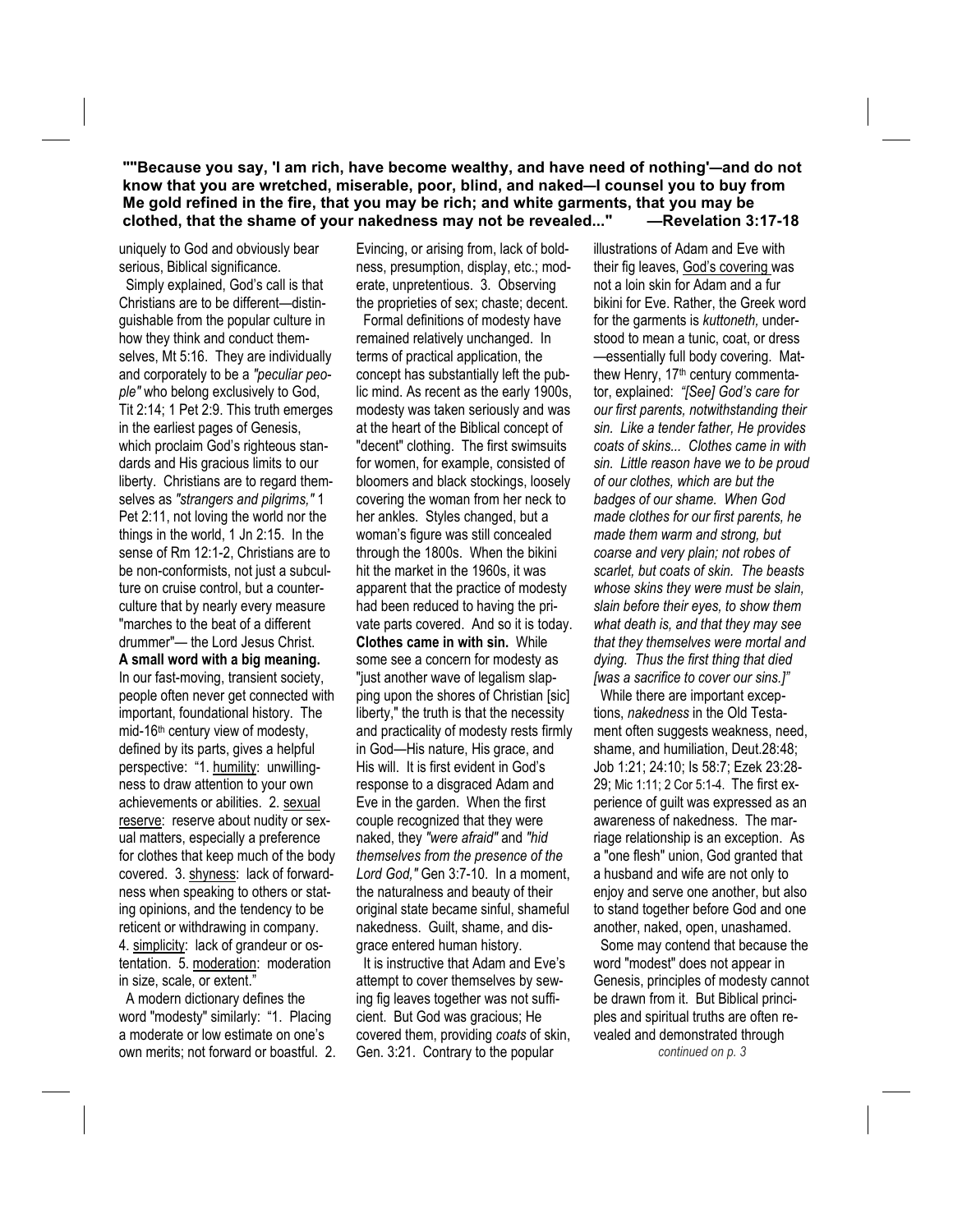

"May you be filled with all the fullness of God." —Ephesians 3:19

## **Modesty***, from p. 2*

literal events. In this case, the *extent* to which God covered Adam and Eve establishes a moral principle that is reinforced throughout the Old and New Testament and is to be a moderating influence regardless of cultural trends or changing times. **Modesty in action.** While our word *modest* appears only once in Scripture, 1 Cor 12:23, different words related to modesty are often used. How they relate to modesty is made clear in their Greek meanings. Consider *kosmos, kosmios, and kosmeō*. The word *modesty* comes from *kosmios*, which means orderly, proper, decent, modest, respectable. The root word *kosmos*, from which *kosmios* and *kosmeō* are derived, refers to order, adornment, decoration; cf. *cosmetic*. It also signifies the world, or the universe, as that which is Divinely arranged, Mt 13:35; Jn 3:16; 1 Jn 2:15; Jas 1:27. The terms are used in passages from Paul and Peter: **1 Timothy 2:9-10**. *"In like manner also, that women adorn* [kosmeō] *themselves in modest* [kosmios] *apparel, with shamefacedness and sobriety [with propriety and moderation]; not with braided hair or gold or pearls or costly array; but (which becomes [is proper for] women professing godliness) with good works."* The context relates to public worship, though the

# Discipleship Here At Home

**Psalm 133:1 principles set the standard for other occa**sions as well*.* It is apparent that while a woman should not seek to exalt herself or satisfy public expectations with inappropriately expensive or conspicuous, prideful fashions, she need not resort to styles that are plain or outdated. Scriptures picture a moderate policy that considers modesty, what is appropriate for the occasion and, by implication, one's body. In today's market, there are still many fashions that would be suitable to this standard. The word *shame-facedness* carries with it the idea of an innate moral quality that causes blushing or a sense of embarrassment or shame concerning that which is dishonorable (e.g., nakedness, immodesty). **1 Timothy 3:1-6**. *"This is a true saying, If a man desires the office of a bishop, he desires a good work. A bishop then must be blameless, the husband of one wife, vigilant, sober, of good behavior* [kosmios], *given to hospitality, apt to teach…"* While there are many who desire to lead in the church, Paul's high call for church leaders reminds of James's caution to those who desire to teach, Jas 3:1. Paul carefully lays out high standards, qualities that portray the mature man in Christ. Principles related to modesty are obvious. Though Paul is speaking specifically of church leaders, Scripture as a whole teaches that these qualities should be evident and increasing in every man, though the popular culture around him idolizes an extreme kind of man—independent, bold, daring, and sexy. *continued on p. 4* 

> **Memory Verse:** "Sing to the LORD, all the earth; proclaim the good news of His salvation from day to day." —1 Chronicles 16:23 (Psalm 96:2)

*Expecting* **Marie Carlson**—-July 1 girl **Amy Vander Kooi**—August, boy

**PRAY FOR healing, protection, help, and comfort here & away Madge Wallace—**lung cancer; at Carmichaels' house, in hospice; weakening rapidly **Gary Boyd**—pneumonia, on oxygen **Judy Sartin**—bronchitis **Mark Campbell**—in rehab after second head injury; recovering at home **Matt Reames**—home, great improvement

#### **CHRONIC CONDITIONS**

**Logan Corray; Rocco Sangellino Jr; Addison Tope; Pat Wilkes**—asthma **Pearl Chapman**—leg pains; pancreatitis **Nell Free—**new pacemaker, heart; back pain

**Rod Green—**thyroid trouble **Autumn Hadders—**epilepsy **Kirk Johnson—**worsening MS; needs help around his house **Menards—**aging; **Lloyd**, diabetes; **Virginia,** now legally blind from rapid macular degeneration; high BP **Sandra Perry**—neuropathy from diabetes **Cheryl Reames**—diverticulitis; fibromyalgia **Lynda Szymanski**—COPD, lung *+#+#+#+#+#+#+*

*Job concerns* **Andrew Tope, Lorenzo Gonzalez,** and **Frank Savarese** are seeking jobs.

*Traveling* **Vickie Reingrover** is in NC today to Wed for work. The **Gintchins** are out of town today. **DeWayne** and **Kaysha Howell** are touring Europe by car and bike via Eurail pass until 6/8. **Caleb** is in OK today. **Mina Gonzalez** is in TX, NM, and AZ until tomorrow. **Pat Campbell** is in AR caring for her parents; **Larry** joins them Wed.

*REJOICE* **Brennan Blicharski**, who studied the Bible online with **Joel Walker**  and **Jonathan Hadders**, was baptized last week. **John McLaughlin**, a coworker of **Vickie Reingrover**, was also recently baptized and is worshipping at Smoky Hill this morning.